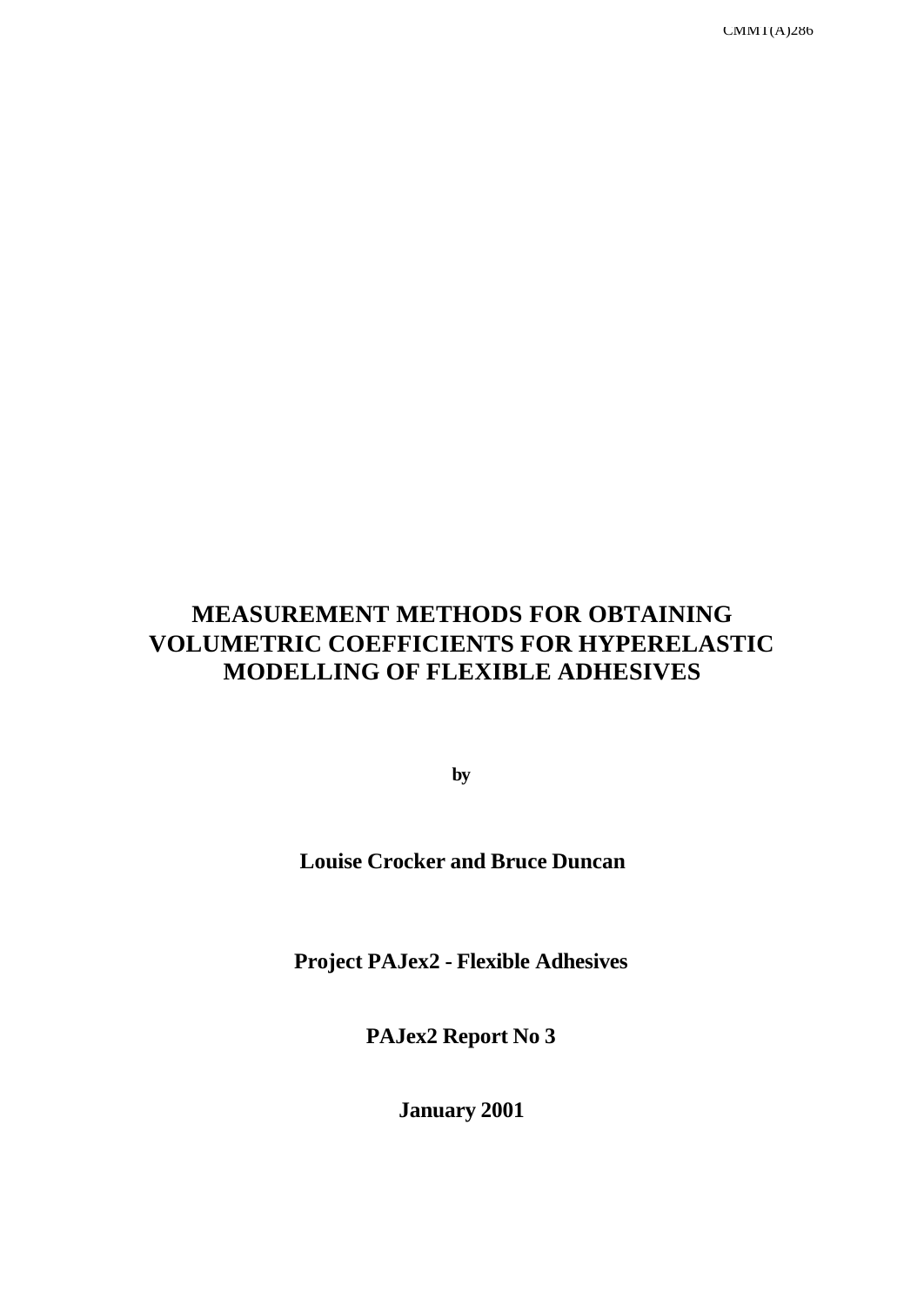# **METHODS FOR OBTAINING VOLUMETRIC COEFFICIENTS FOR HYPERELASTIC MODELLING OF FLEXIBLE ADHESIVES**

#### **Louise Crocker and Bruce Duncan**

#### **January 2001**

# **Performance of Adhesive Joints Programme Project PAJex2 - Flexible Adhesives**

#### **PAJex2 Report No 3**

#### **Summary**

In the Performance of Adhesive Joints extension project 'Flexible Adhesives' (PAJex2) a selection of hyperelastic material models are under investigation to determine the suitability of these models for predicting the behaviour of a flexible adhesive in bonded structures. Many flexible adhesives cannot be assumed to be incompressible, as Poisson's ratios are often lower than 0.5 (the case for incompressibility). Hence the compressibility of the material should be included in the model predictions through the volumetric terms in the hyperelasticity equations.

Three methods for obtaining volumetric properties data suitable for incorporation into the hyperelastic models have been investigated. These methods were volumetric compression, uniaxial tension and butt tension. A testing jig has been designed and manufactured in-house to measure the volumetric compression of adhesives. Jig design, specimen preparation and volumetric compression testing have been described. Methods for calculating volumetric compression data have been obtained. It is felt that properties in tension are critical to joint failure and that volumetric behaviour in tension may be more suitable as input data. Details of methods for obtaining volumetric properties from both butt tension and uniaxial tension experimental measurements are presented.

It has been found that, although the volumetric tensile data has more of an effect than volumetric compression data, FE predictions incorporating the volumetric term fail to offer significant improvements over those made without the volumetric term. Of the three methods investigated, the uniaxial tension method is the most practical method for obtaining volumetric properties since these measurements are also required for obtaining other material coefficients.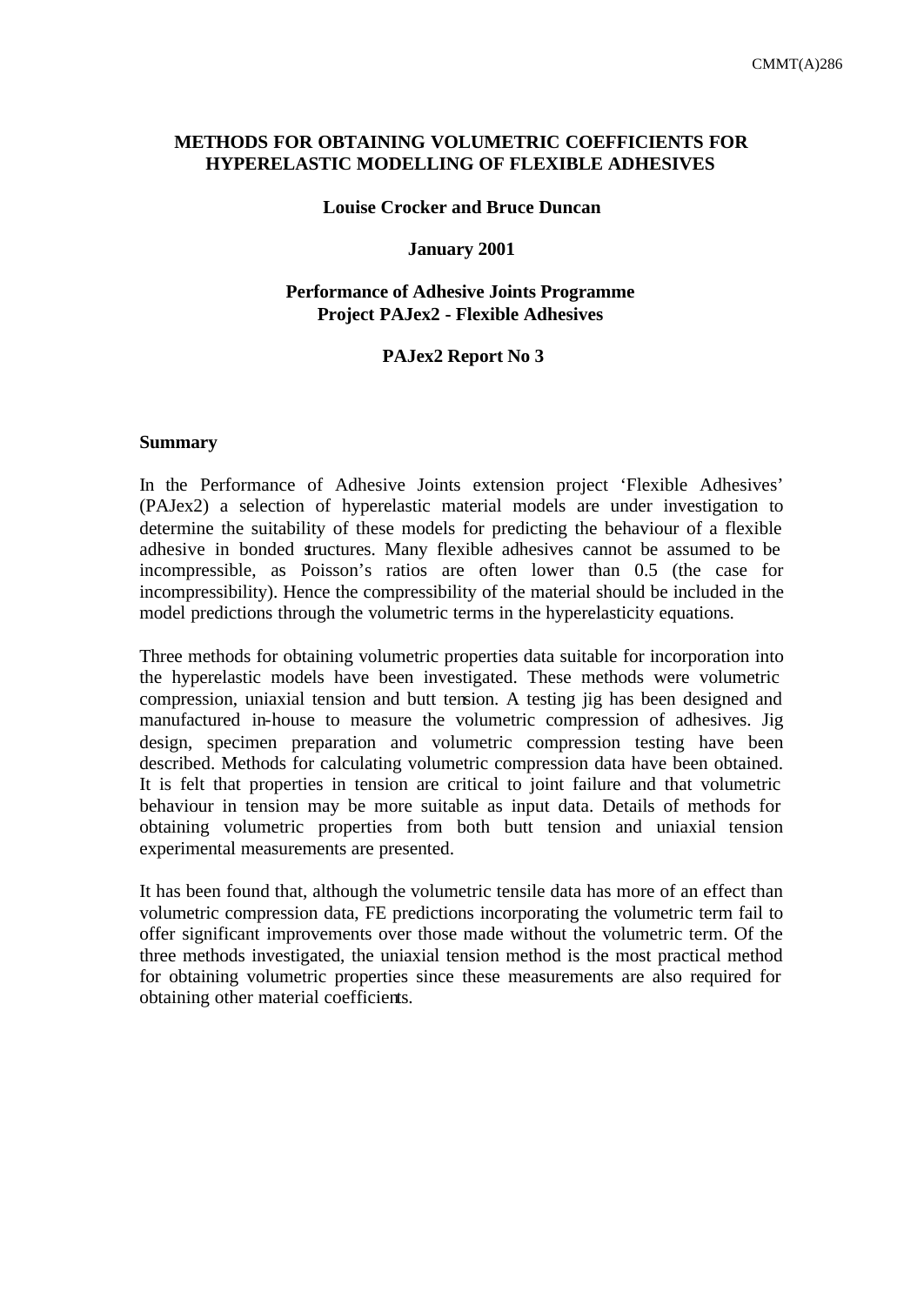# © Crown copyright 2001 Reproduced by permission of the Controller of HMSO

ISSN 1361-4061

National Physical Laboratory Teddington, Middlesex, UK, TW11 0LW

Extracts from this report may be reproduced provided that the source is acknowledged and the extract is not taken out of context.

> Approved on behalf of Managing Director, NPL, by Dr C Lea, Head of NPL Materials Centre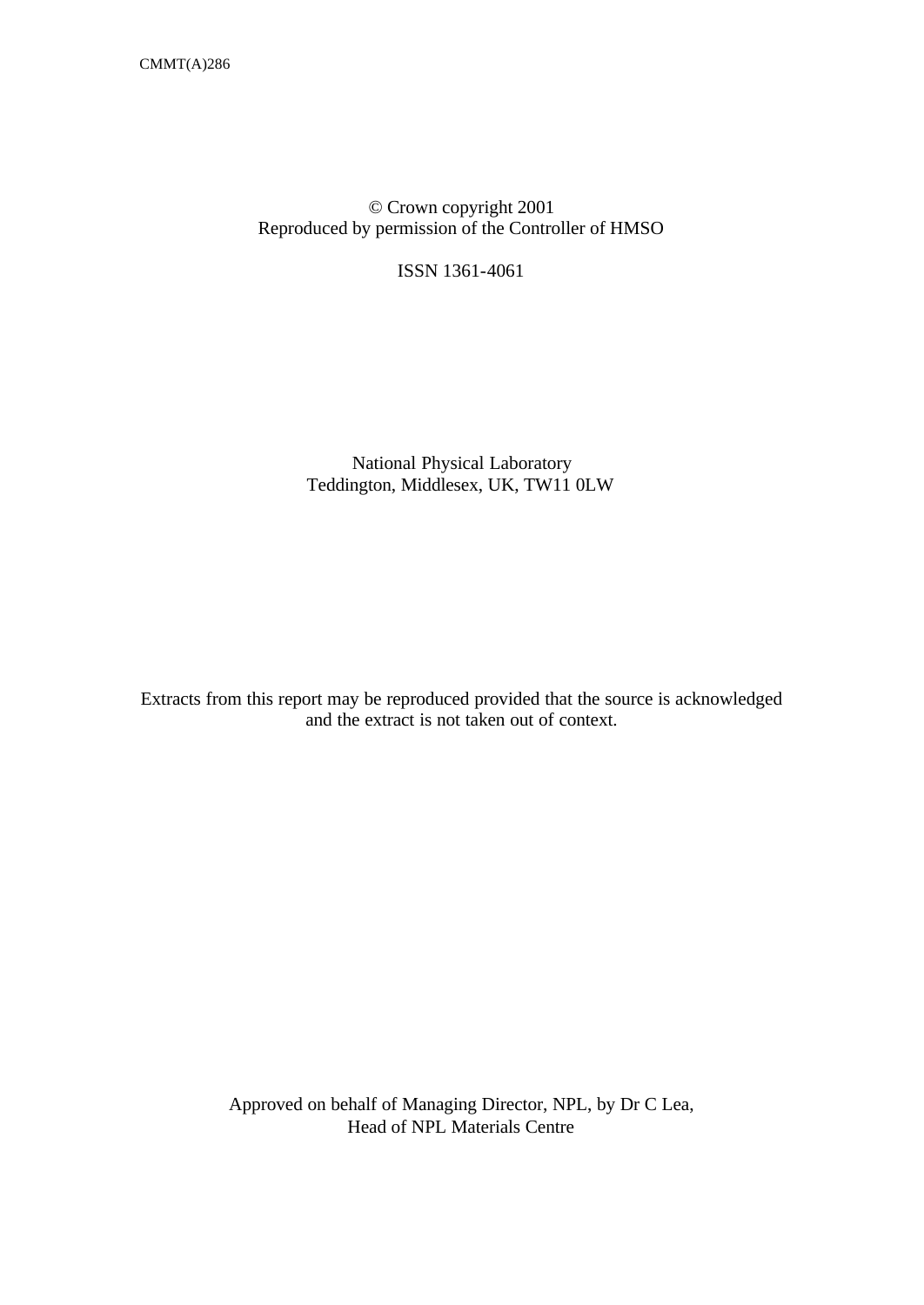# **CONTENTS**

| 1.               |                                                     |
|------------------|-----------------------------------------------------|
| 2.               |                                                     |
| 2.1              |                                                     |
| 2.2              | CALCULATION OF VOLUME RATIO AND FE COEFFICIENTS6    |
| 2.3              | FE PREDICTIONS USING VOLUMETRIC COMPRESSION DATA8   |
| 3.               |                                                     |
| 3.1              |                                                     |
| 3.2              |                                                     |
| 3.3              | FE PREDICTIONS USING VOLUMETRIC TENSION DATA10      |
| $\overline{4}$ . |                                                     |
| 4.1              |                                                     |
| 4.2              |                                                     |
| 4.3              | FE PREDICTIONS USING VOLUMETRIC BUTT TENSION DATA13 |
| 5.               |                                                     |
| 6.               |                                                     |
| 7.               |                                                     |
| 8.               |                                                     |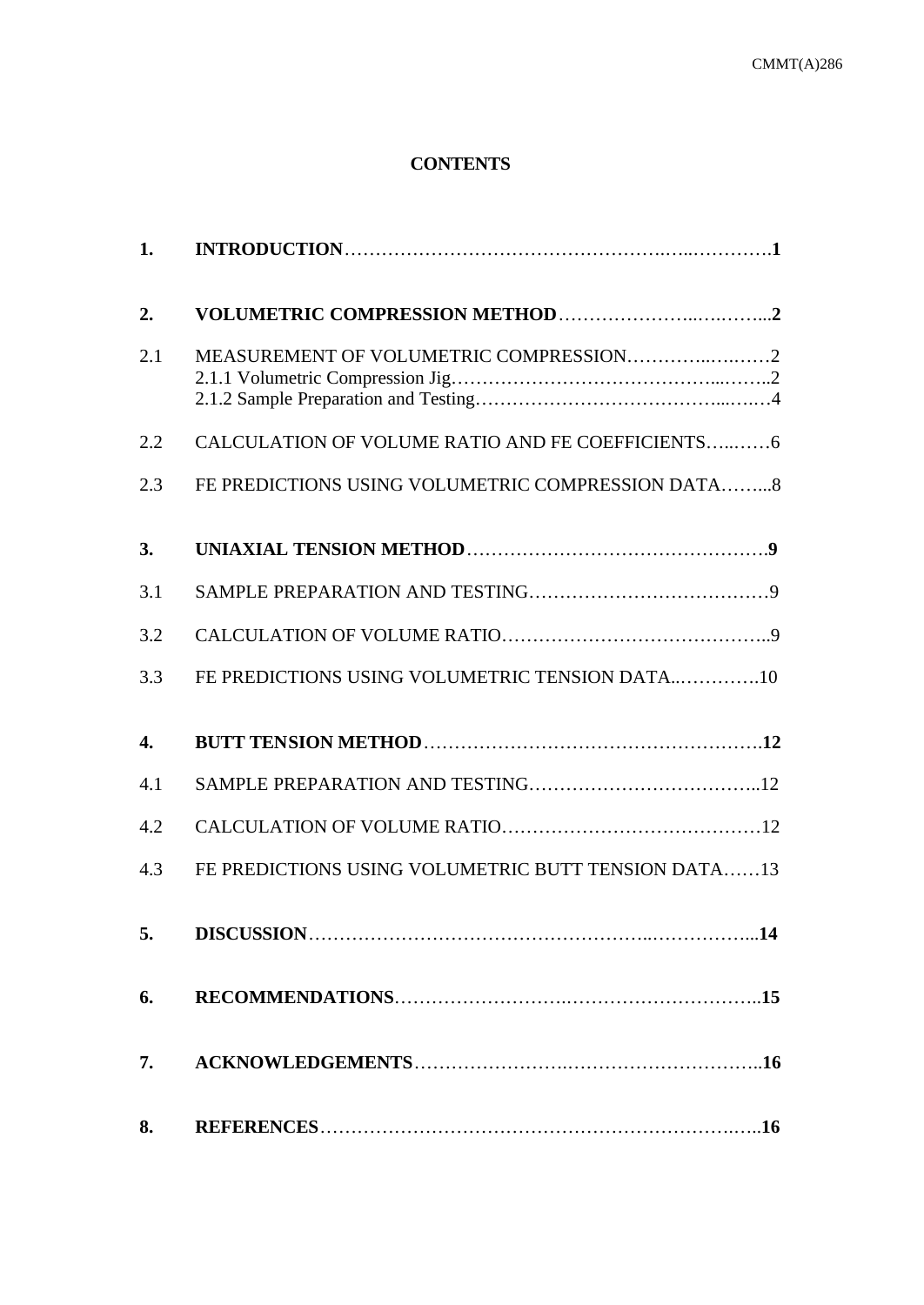#### **1. INTRODUCTION**

In the Performance of Adhesive Joints extension project 'Flexible Adhesives' (PAJex2) a selection of hyperelastic material models are under investigation to determine the suitability of these models for predicting the behaviour of a flexible adhesive in bonded structures. This follows on from previous work $(1)$  where predictions were made using the commercial finite element (FE) package ABAQUS. The flexible adhesive studied was an elastomeric adhesive, M70, supplied by Evode Ltd.

The stress-strain behaviour of typical rubber materials is elastic (i.e. recoverable), but highly non-linear. This type of material behaviour is known as hyperelasticity. A range of hyperelastic models are available in finite element packages such as  $ABAQUS<sup>(2)</sup>$ . Hyperelastic models calculate strain energy potentials through a combination of deviatoric and volumetric properties, for example the polynomial strain energy potential has the form:

$$
U = \sum_{i+j=1}^{N} C_{ij} (\overline{I}_1 - 3)^i (\overline{I}_2 - 3)^j + \sum_{i=1}^{N} \frac{1}{D_i} (J^{el} - 1)^{2i}
$$
 (1)  
(deviatoric) (volumetric)

where U is the strain energy potential per reference volume, N is the polynomial order,  $C_{ij}$  and  $D_i$  are temperature-dependent material parameters,  $I_1$  and  $I_2$  are the first and second deviatoric strain invariants and  $J<sup>el</sup>$  is the elastic volume ratio.

A commonly used model is the Mooney-Rivlin and this model will be used in this report to illustrate the use of volumetric properties. Similar arguments and procedures apply to the use of volumetric properties data with other hyperelastic models. In many of the models the form of the volumetric function is the same as that for the polynomial model. The Mooney-Rivlin model is the first order polynomial form of the hyperelastic model with  $N=1$ . The Mooney-Rivlin model uses only linear functions of the invariants. The bulk modulus,  $K_0$ , and initial shear modulus,  $\mu_0$ , when N=1 are:

$$
K_0 = 2/D_1 \tag{2}
$$

$$
\mu_0 = 2 (C_{10} + C_{01})
$$
 (3)

Accurate material properties data are required for accurate modelling of the response of bonded structures. To optimise predictions under multi-axial stress states data for the deviatoric properties need to be obtained under several stress states – uniaxial tension, equi-biaxial tension and planar tension. The  $C_{ii}$  coefficients in Equation 1 are determined from fits to combinations of the uniaxial, biaxial and planar test data<sup>(3,4)</sup>. The D<sub>i</sub> parameters allow for the inclusion of compressibility in the hyperelastic models. These parameters are calculated by the FE software through fits to the volumetric test data. If volumetric test data are unavailable, D values are assumed to be zero, leading to an infinite bulk modulus, i.e. incompressibility (Equation 2).

It is frequently assumed, especially for rubbers, that if the ratio of bulk modulus to shear modulus is high, the material is incompressible and hence the Poisson's ratio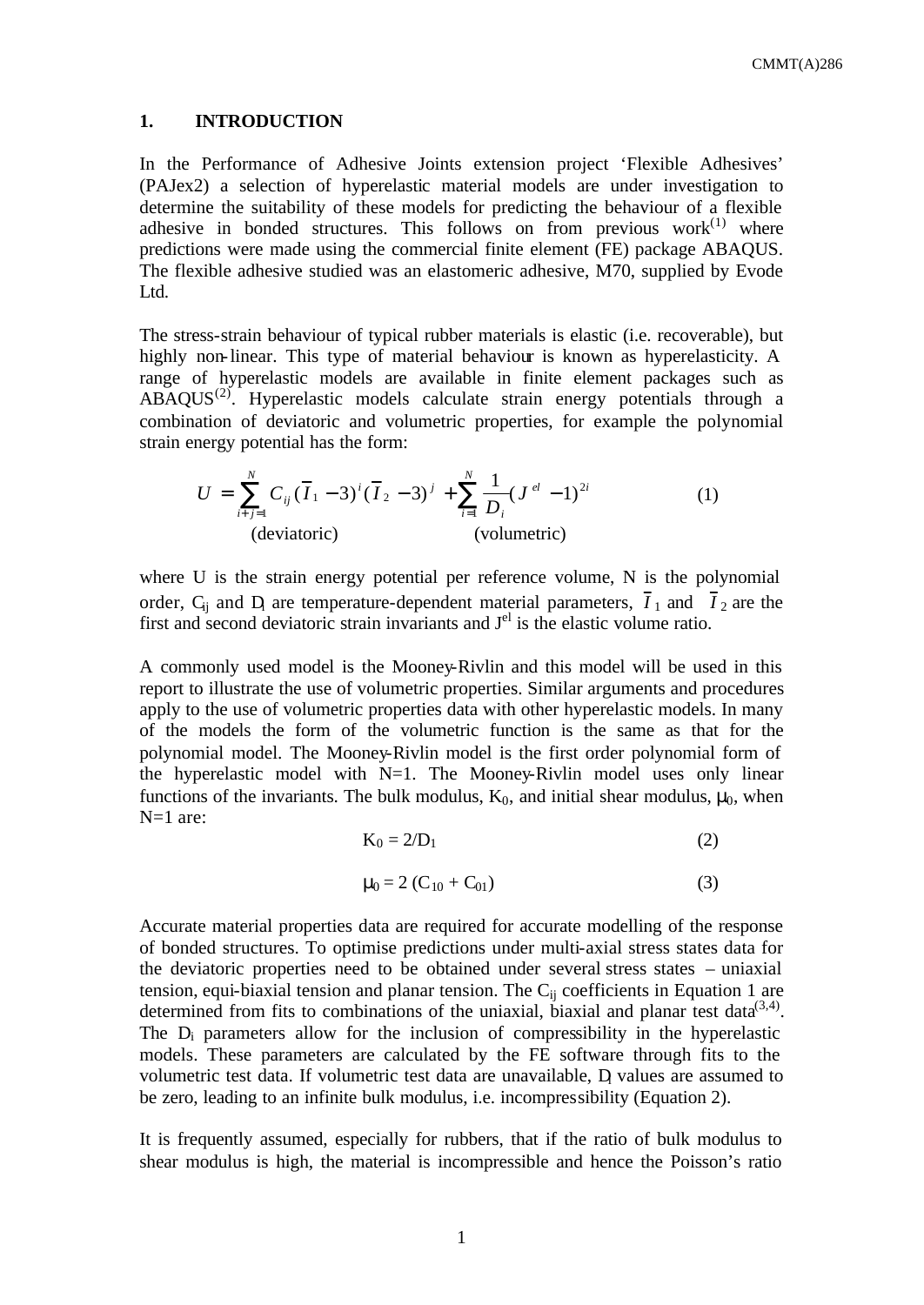must be 0.5, and the volumetric terms are set to zero. Uniaxial tensile measurements on bulk specimens of the M70 adhesive have shown that the maximum Poisson's ratio is approximately 0.4, with this value linearly decreasing at increased strains (Figure 1). Therefore the assumption of incompressibility is not valid for the M70 adhesive and it is necessary to allow some compressibility in the material model.



**Figure 1.** Variation of Poisson's ratio with strain

The user manuals for  $ABAOUS^{(2)}$  recommend that coefficients  $(D_i)$  required to define the volumetric contribution are calculated from data obtained in pure volumetric compression of a specimen (volumetric strain versus pressure). Rubbers are often used in compressive situations in which case compressive volumetric data will generally be suitable. However, the key deformation mode for failure through rupture of the flexible adhesive is normally tension. Therefore, the properties in tension are critical to joint failure. Thus, volumetric behaviour in tension may be more suitable as input data. Volumetric compression and two tensile methods for obtaining volumetric test data (uniaxial tension and butt tension) are described in this report. Methods for obtaining volumetric properties data for determining volumetric (Di) coefficients are outlined in Sections 2, 3 and 4. Concluding remarks are given in Section 5.

# **2. VOLUMETRIC COMPRESSION METHOD**

# 2.1 MEASUREMENT OF VOLUMETRIC COMPRESSION

# 2.1.1 Volumetric Compression Jig

One method of measuring true volumetric compression is a dilatometer. This is an application of true hydrostatic pressure. The stress is applied to a fluid and acts equally on the sample in all directions (Figure 2). Measurements using this method are the most accurate, but the requirement for a liquid to transmit the pressure to the sample limits the pressures range<sup>(5)</sup>.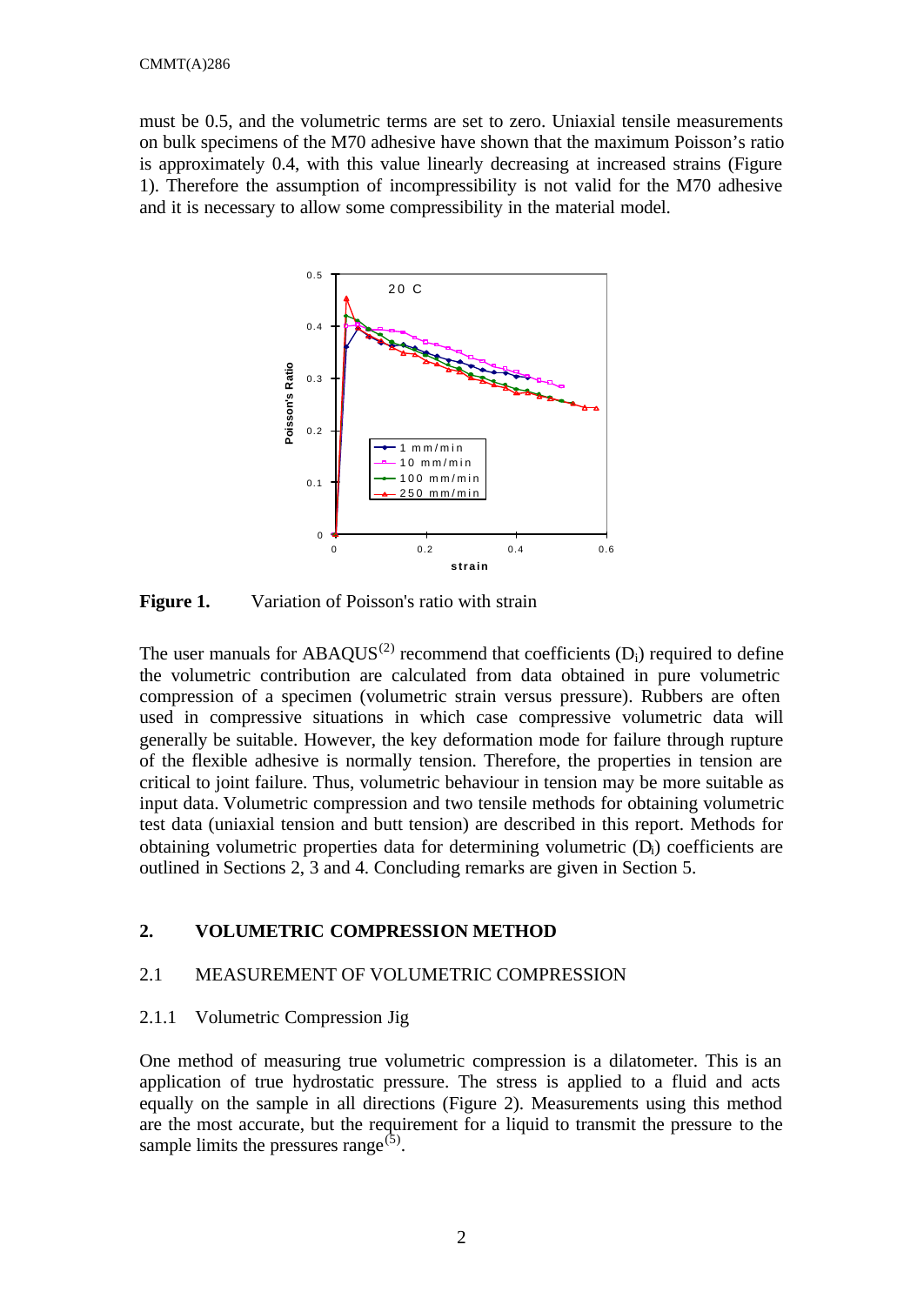

**Figure 2.** Idealised method of applying true hydrostatic compression

A simpler but more approximate way of conducting a volumetric compression test involves applying stress to the sample in one direction only. The sample is a small cylinder of material inside a rigid container. As the surface of the sample is compressed the sides try to move outwards in response to the stress, but are restrained by the rigid container (Figure 3). Stresses are thus generated on the sides as well as the top and bottom of the sample, although the stress field is only quasi-hydrostatic as the stresses on the sides are lower than those at the top and bottom. Although both volumetric and deviatoric deformations are present, the deviatoric stresses will be several orders of magnitude smaller than the hydrostatic stresses (because the bulk modulus is much higher than the shear modulus) and can be neglected. The limitation of this type of apparatus is the stiffness and yield strength of the container.



**Figure 3.** Idealised method of applying quasi-hydrostatic compression

A volumetric compression jig was designed and manufactured in-house (Figure 4). The jig consisted of three main parts. The base plate is a 35 mm deep cylindrical piece with 3 clamps spaced equally around the circumference. These three clamps hold displacement transducers during testing. A thinner cylindrical piece is bolted to the base plate. This cylinder has a depth of 12 mm, an outer diameter of 100 mm and an inner diameter of 20 mm. The hollow cylindrical centre holds the sample. An upper piece with a cylindrical protrusion fits on top of the central part of the jig and acts as the piston when pressure is applied.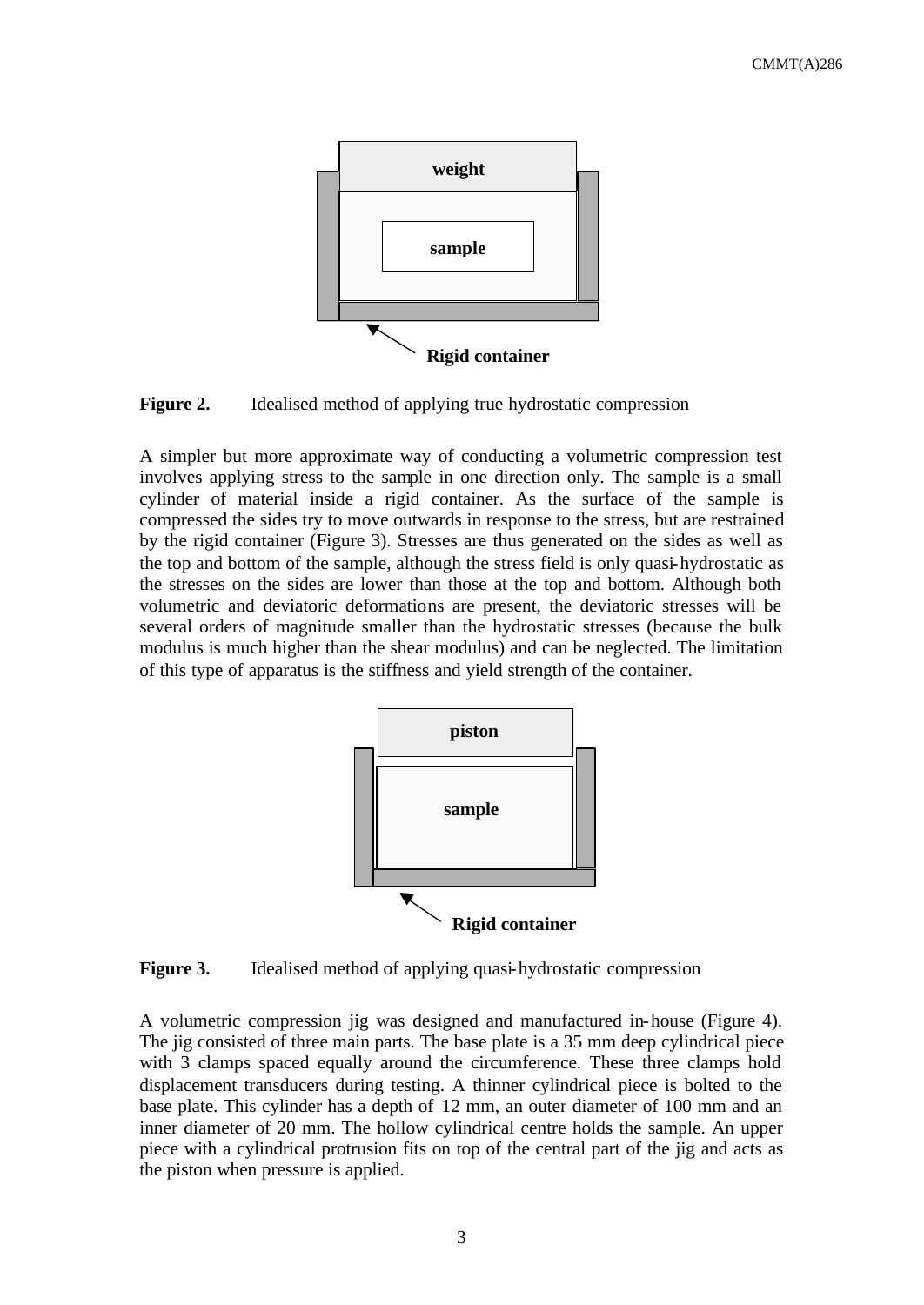

**Figure 4.** Volumetric Compression Jig

The thick cylindrical walls of the central part of the jig were designed to prevent any deformation of the jig during testing. To verify this, an FE analysis of the jig was carried out. Figure 5 shows both the undeformed and deformed mesh of the sample and jig and as expected, there is no significant deformation of the thick cylinder walls.



Figure 5. Undeformed and deformed mesh of compression jig and sample

# 2.1.2 Sample Preparation and Testing

The adhesive samples were prepared and cured in the compression jig, hence only one sample can be prepared at any one time. Measurements of temperature profiles during heating of the jig were used to devise a cure schedule that gave the compression sample a similar state of cure to both the M70 joint samples and bulk sheets previously prepared for the project. The M70 adhesive is highly viscous and consequently it is difficult to dispense the adhesive into the jig, making the presence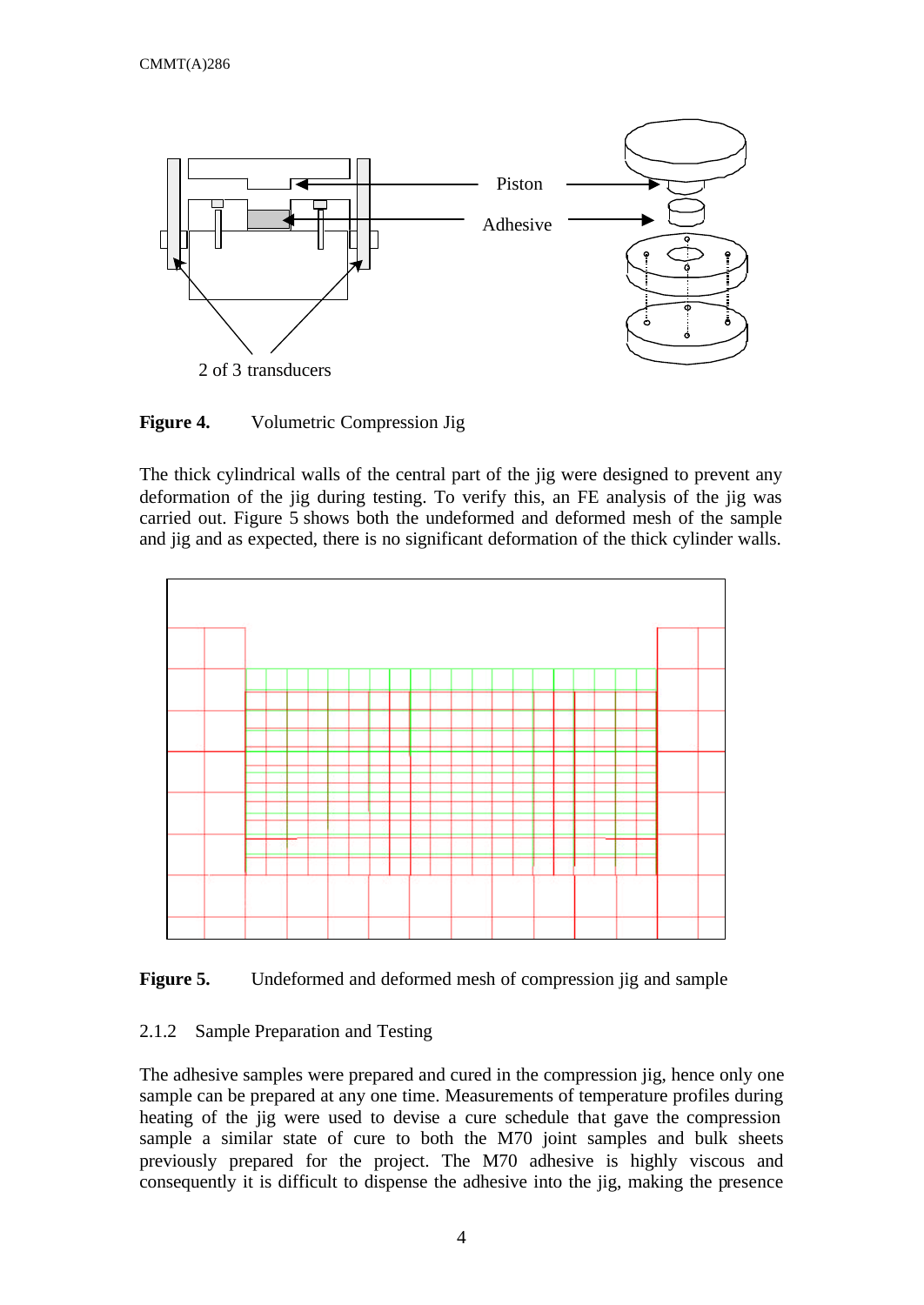of voids likely. It has been shown<sup> $(6)$ </sup> that the contribution of the voids to volumetric strain is significant at low loads. Ideally the specimen needs to have a smooth, flat top surface with minimal air bubbles throughout the bulk of the sample. In an attempt to achieve this, the following method of sample preparation was used.

Adhesive was dispensed from the cartridge onto a piece of release film. The adhesive was smoothed out slightly with a spatula to remove any air bubbles, and then 'spooned' into the cavity in the jig. Care was taken to minimise incorporation of air bubbles. Enough adhesive was added to fill approximately three quarters of the cavity. A small circle of release film that fitted tightly inside the cavity was placed carefully on top of the adhesive. The piston was then put in place using spacers of a size such that slight pressure was applied to the specimen to compress the adhesive (Figure 6). The complete jig was then placed in a preheated oven to cure the sample. After curing, the piston was taken off the jig and the disc of release film removed. Callipers were used to measure the distance from the top of the sample to the top of the central section of the jig as shown in Figure 6. The sample height can be calculated by subtracting this height from that of the central section.



**Figure 6.** Diagram of sample preparation

The volumetric compression jig fits between two flat plates on an Instron test machine. Lowering the piston imposes a compressive stress. Compressive displacements were measured using three sensitive displacement transducers equally spaced around the circumference of the jig. The transducers were clamped to the lowest part of the jig (see Figure 4), the piston displacement is measured via the transducers touching the Instron top plate (i.e. level with the top of the piston). These measurements also serve as a check on the axiality of the compression. The load was output from the Instron. An example of the data obtained is shown in Figure 7.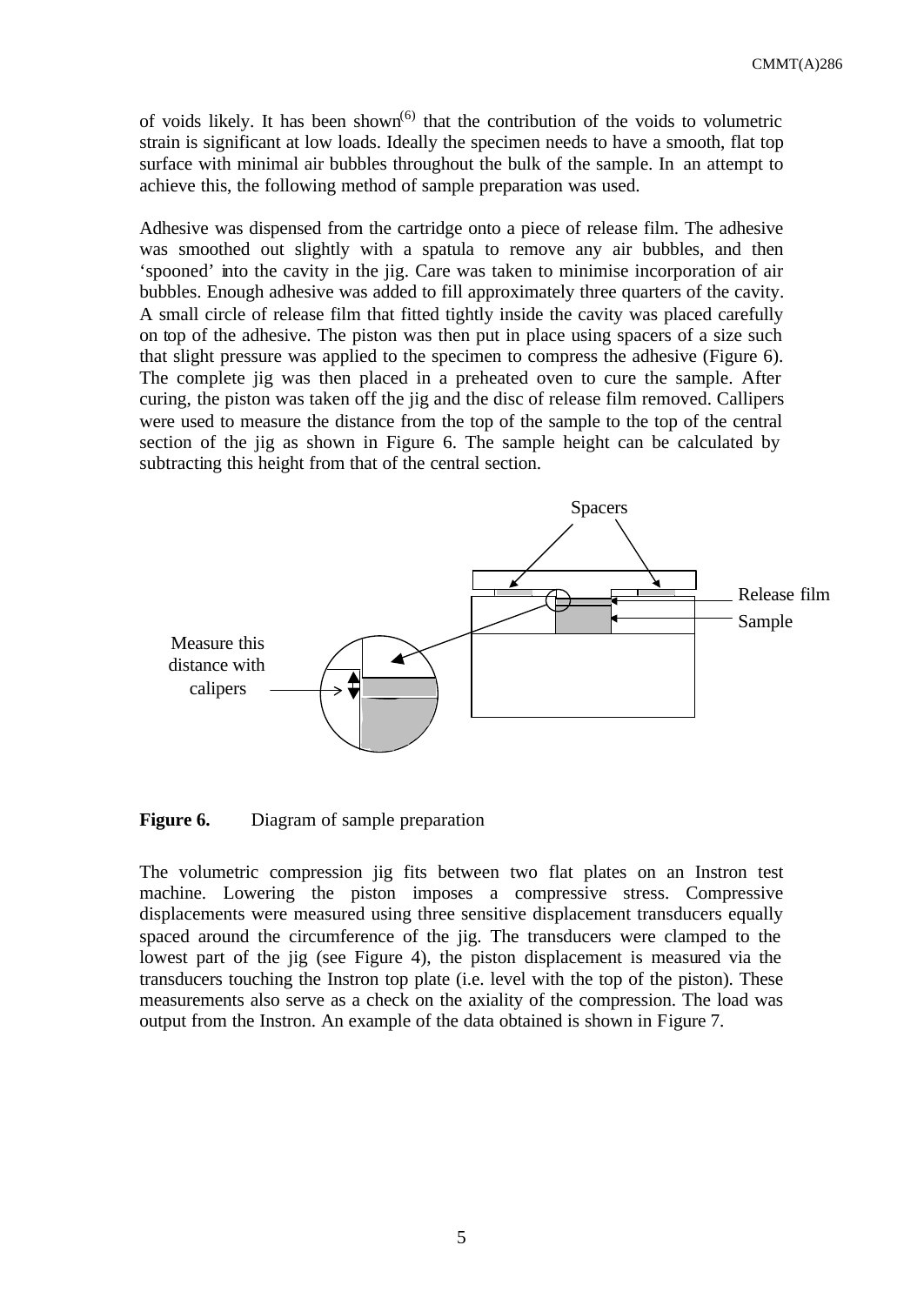

**Figure 7.** Typical force-displacement response from an M70 volumetric compression test

The volumetric strain in the compression sample can be computed from the piston displacement as follows:

$$
\mathbf{e}_{v} = \frac{V_0 - V}{V_0} = \frac{\mathbf{p}r^2 h_0 - \mathbf{p}r^2 h}{\mathbf{p}r^2 h_0} = \frac{h_0 - h}{h_0}
$$
(4)

where  $V_0$  is the original volume, *V* is the current volume,  $h_0$  is the original sample height and  $h$  is the current sample height  $(h_0$ -piston displacement).

After testing, the two main parts of the jig can be disassembled and the sample pushed out of the jig. Samples were examined visually after slicing with a scalpel. In general, there appeared to be a fair number of small air bubbles and few large air bubbles.

# 2.2 CALCULATION OF VOLUME RATIO AND FE COEFFICIENTS

The coefficient  $(D_i)$  required to define the volumetric contribution can be calculated from data obtained in pure volumetric compression of a specimen.

The first and second deviatoric strain invariants shown in Equation 1 are defined as:

$$
\overline{I}_1 = \overline{I_1^2} + \overline{I_2^2} + \overline{I_3^2}
$$
 (5)

$$
\overline{I}_2 = \overline{I_1^{2}} + \overline{I_2^{2}} + \overline{I_3^{2}}
$$
 (6)

where the deviatoric stretches  $\overline{I_i} = J^{-1/3} I_i$ , J is the total volume ratio and  $\lambda_i$  are the principle stretches.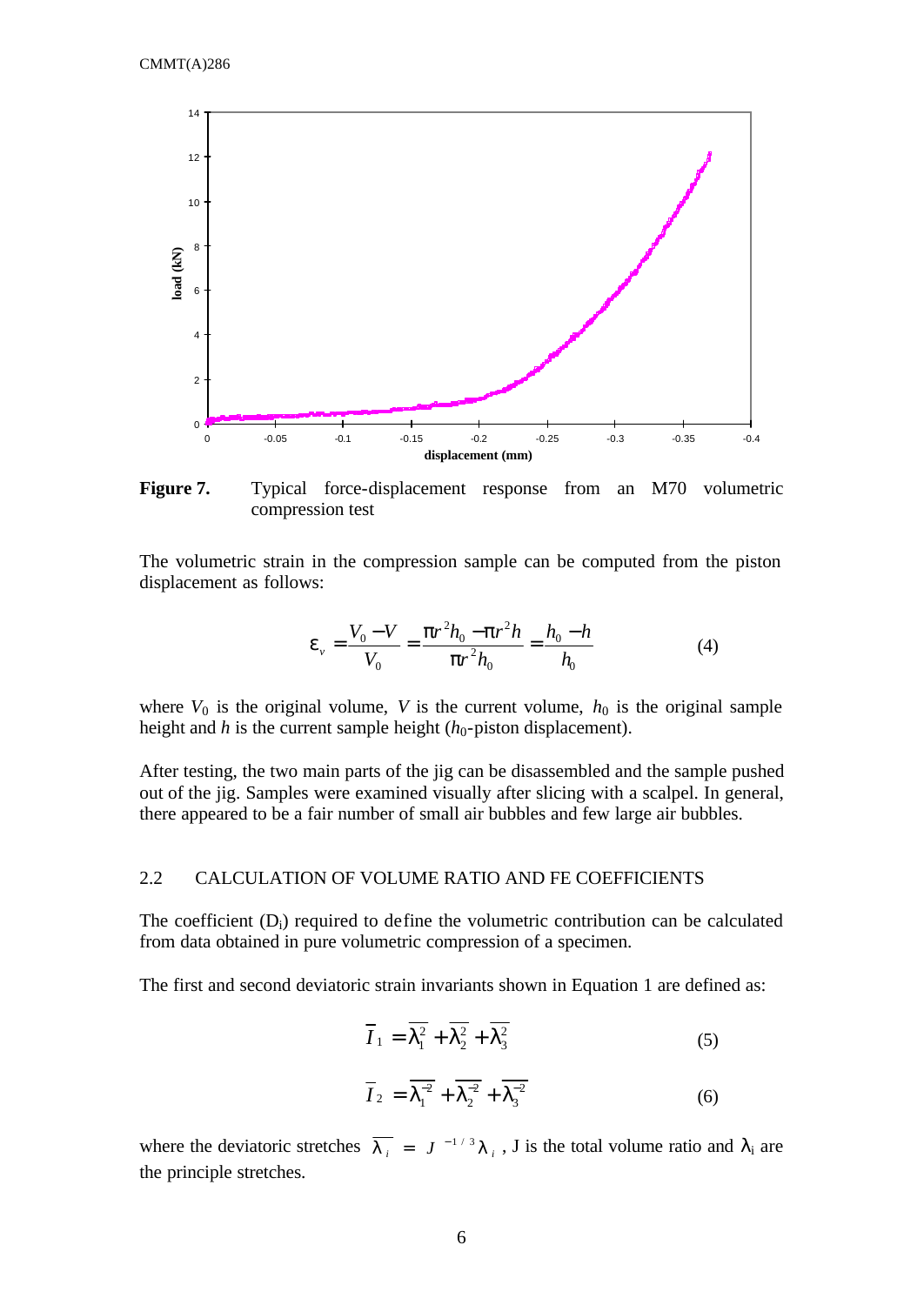In a pure volumetric compression test the principle stretches  $(\lambda_i)$  are equivalent, i.e.  $\lambda_1$  $= \lambda_2 = \lambda_3 = \lambda_v$ ; therefore  $\overline{I_1} = \overline{I_2} = 3$  and  $J = \lambda_v^3 = V/V_0$  (the volume ratio). Using the polynomial form of the strain energy potential, the total pressure on the sample is:

$$
p = -\left(\frac{\mathbf{S}_1 + \mathbf{S}_2 + \mathbf{S}_3}{3}\right) = -\sum_{i=1}^{N} 2i \frac{1}{D_i} (I_v^3 - 1)^{2i-1}
$$
 (7)

This equation can be used to determine the  $D<sub>i</sub>$  values from volumetric test data.

For the calculation of  $D<sub>i</sub>$  the following volumetric test data are required; the pressure, P, and the corresponding volume ratio, J (current volume/original volume) throughout the volumetric compression test. The compressive stress imposed by the piston is effectively the pressure data. The volume ratio, J, is calculated as follows:

$$
J = \frac{V}{V_0} = \frac{pr^2 h}{pr^2 h_0} = \frac{h_0 - piston\_displacement}{h_0}
$$
 (8)

A typical plot of pressure versus volume ratio is shown in Figure 8.



**Figure 8.** Pressure versus volume ratio for an M70 volumetric compression test

After entering this volumetric data into an input file, together with uniaxial, biaxial and planar data, ABAQUS computes the volumetric term  $D<sub>i</sub>$  along with the Mooney-Rivlin coefficients  $C_{10}$  and  $C_{01}$ . The  $C_{10}$ ,  $C_{01}$  and  $D_i$  coefficients obtained are shown in Table 1.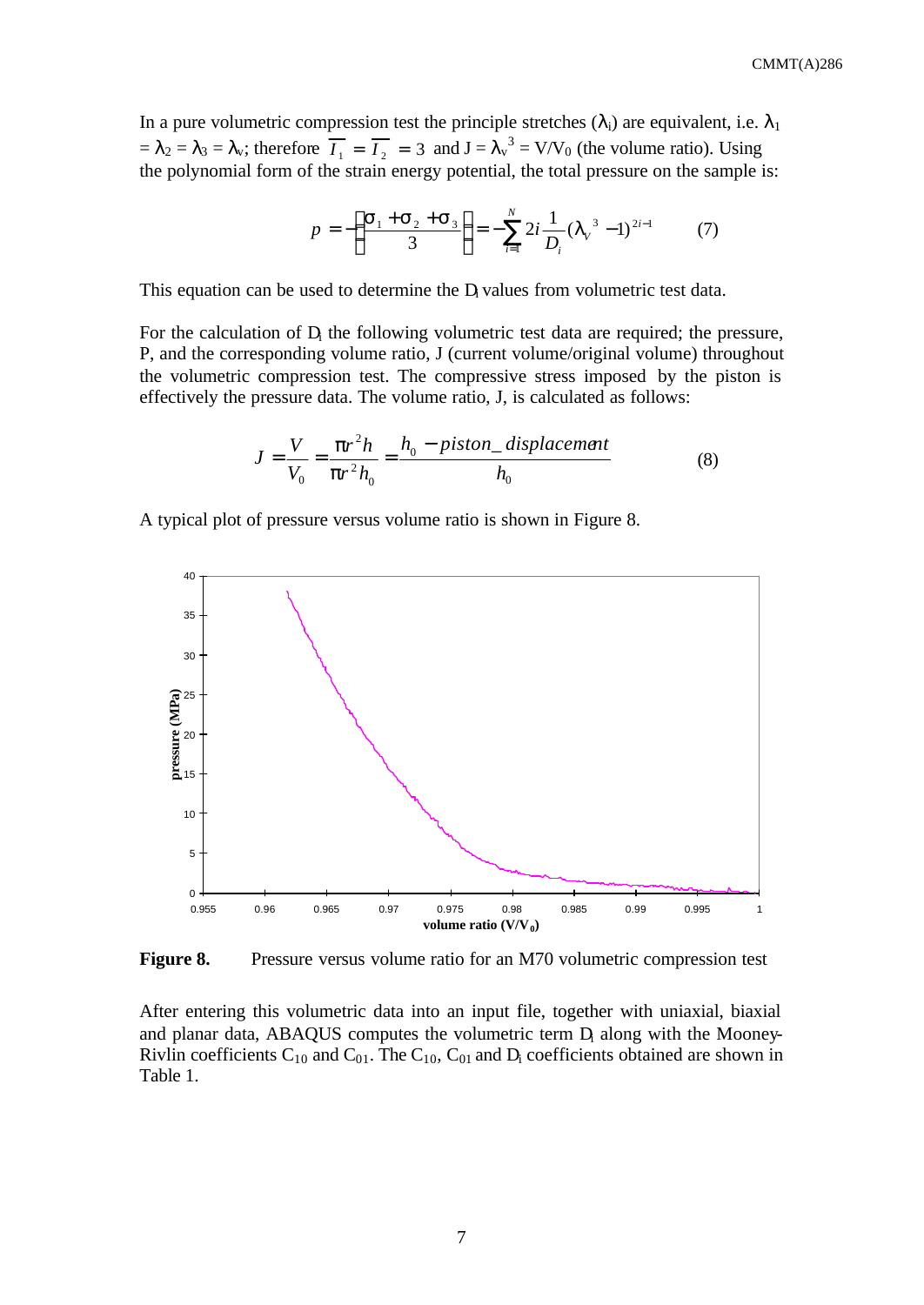| Table 1. | Mooney-Rivlin coefficients obtained using uniaxial, biaxial, planar and |
|----------|-------------------------------------------------------------------------|
|          | volumetric compression data                                             |

| $\mathsf{L}_{10}$  | $\cup$ 01 |                    |
|--------------------|-----------|--------------------|
| $4.713647x10^{-2}$ |           | $7.442617x10^{-3}$ |

#### 2.3 FE PREDICTIONS USING VOLUMETRIC COMPRESSION DATA

The calculated coefficients were used to predict the behaviour of the M70 lap joint modelled in previous work<sup>(7)</sup>. It was found that, although the M70 has a Poisson's ratio much lower than the 0.5 assumed for an incompressible material, the addition of volumetric data to the Mooney-Rivlin analysis had only a small effect on the prediction of stress/strain for the M70 lap joint. This can be seen in Figure 9, which shows a comparison of predictions made using uniaxial, biaxial and planar data with and without volumetric data. The corresponding experimental result is also shown in the plot.



**Figure 9.** Comparisons of M70 lap joint predicted behaviour with and without volumetric compression data

The prediction made using the added volumetric term only begins to deviate from the original prediction at about 0.7 strain. The difference between the two curves is very small. In both cases, the predictions match the experimental result only at very small strains. At larger strains, the forces predicted greatly overestimate those seen experimentally. These results are discussed in a further report<sup> $(7)$ </sup>. As the addition of volumetric compression data has only had a very slight effect of the FE predictions, the volumetric compression method may not always be suitable for obtaining volumetric data for adhesives.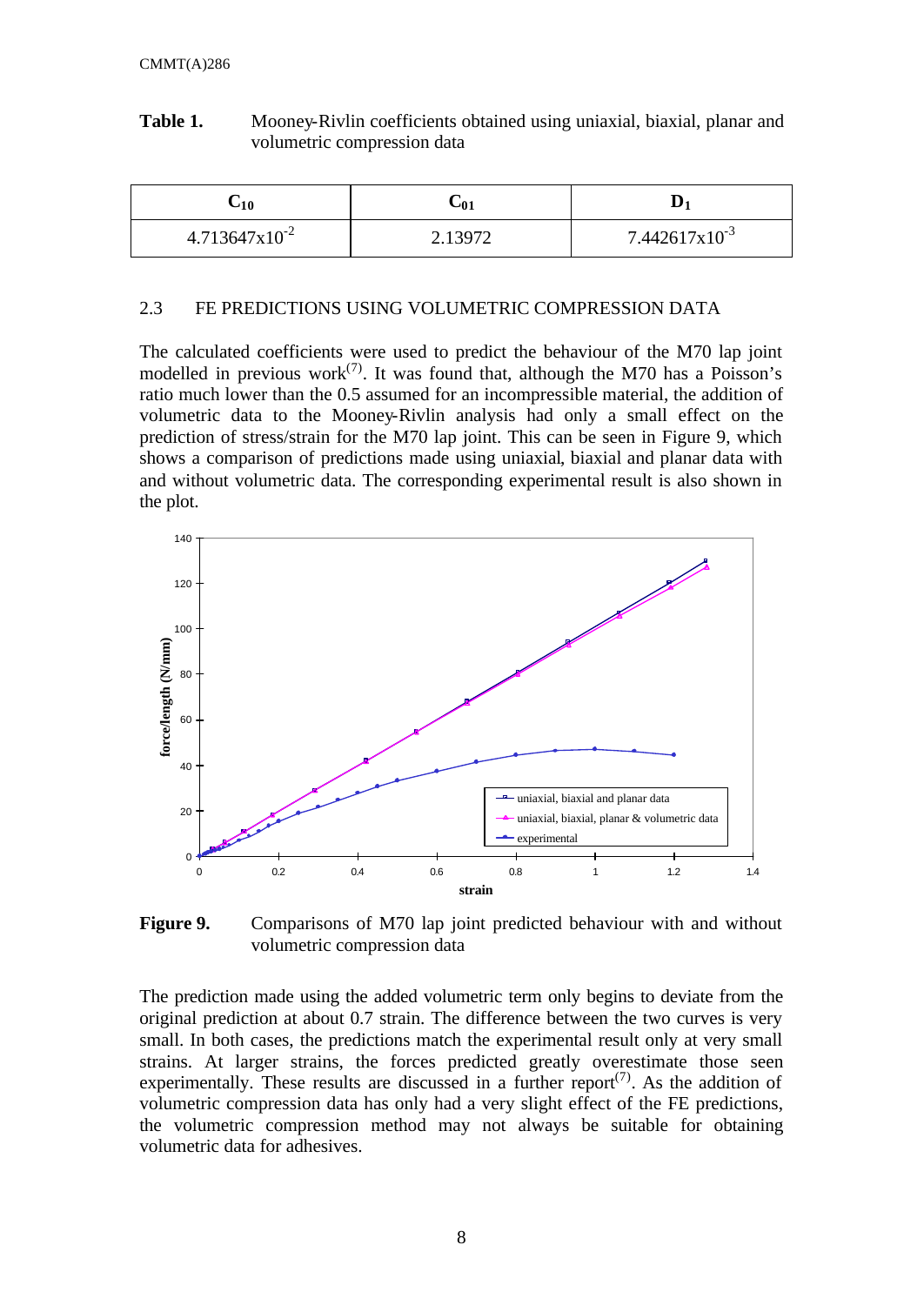### **3. UNIAXIAL TENSION METHOD**

# 3.1 SAMPLE PREPARATION AND TESTING

Tensile specimens were obtained from bulk adhesive sheets. Bulk sheets were prepared in the following manner. A sheet of adhesive was  $\text{cast}^{(8)}$  onto flat metal plates covered with PTFE release film. The adhesive was applied with a spatula and scraped to an even layer thickness taking care to remove any visible voids. A sheet of PTFE film was placed over the cast adhesive and was pressed down using a roller to force out entrapped air. A second metal plate was then placed on top of this sheet. Strips of plastic 1.0 mm thick were used to control the distance between the two plates and hence, the specimen thickness. The sheet was cured in an oven (pre-heated to 200 $^{\circ}$ C) for 45 minutes. Half sized ISO 3167 $^{(9)}$  multi-purpose test specimens were punched from the bulk sheet using a shaped cutter. Tensile tests were carried out using an Instron 4505 test machine. Tensile and transverse strains were measured using a Messphysik video extensometer.

### 3.2 CALCULATION OF VOLUME RATIO

Bulk specimens of the adhesive M70 were tested in uniaxial tension. During testing both the axial and lateral strains were recorded along with the load. The stress required by ABAQUS can be calculated from the measured load. From the strain measurements it is possible to obtain a form of volumetric tensile data, making the assumption that the through-thickness strain is the equivalent to the lateral strain (i.e.  $\varepsilon_3 = \varepsilon_2$ ). The original and current volumes are calculated as follows:



Where  $l_1$  is the extensometer gauge length,  $l_2$  is the specimen width,  $l_3$  is the specimen thickness,  $\varepsilon_1$  is the axial strain and  $\varepsilon_2$  is the lateral strain. A typical plot of stress versus volume ratio is shown in Figure 10. It can be see that the stresses do not become as high as those seen in volumetric compression. This is due to the highly constrained state of the specimen at large displacements in volumetric compression testing.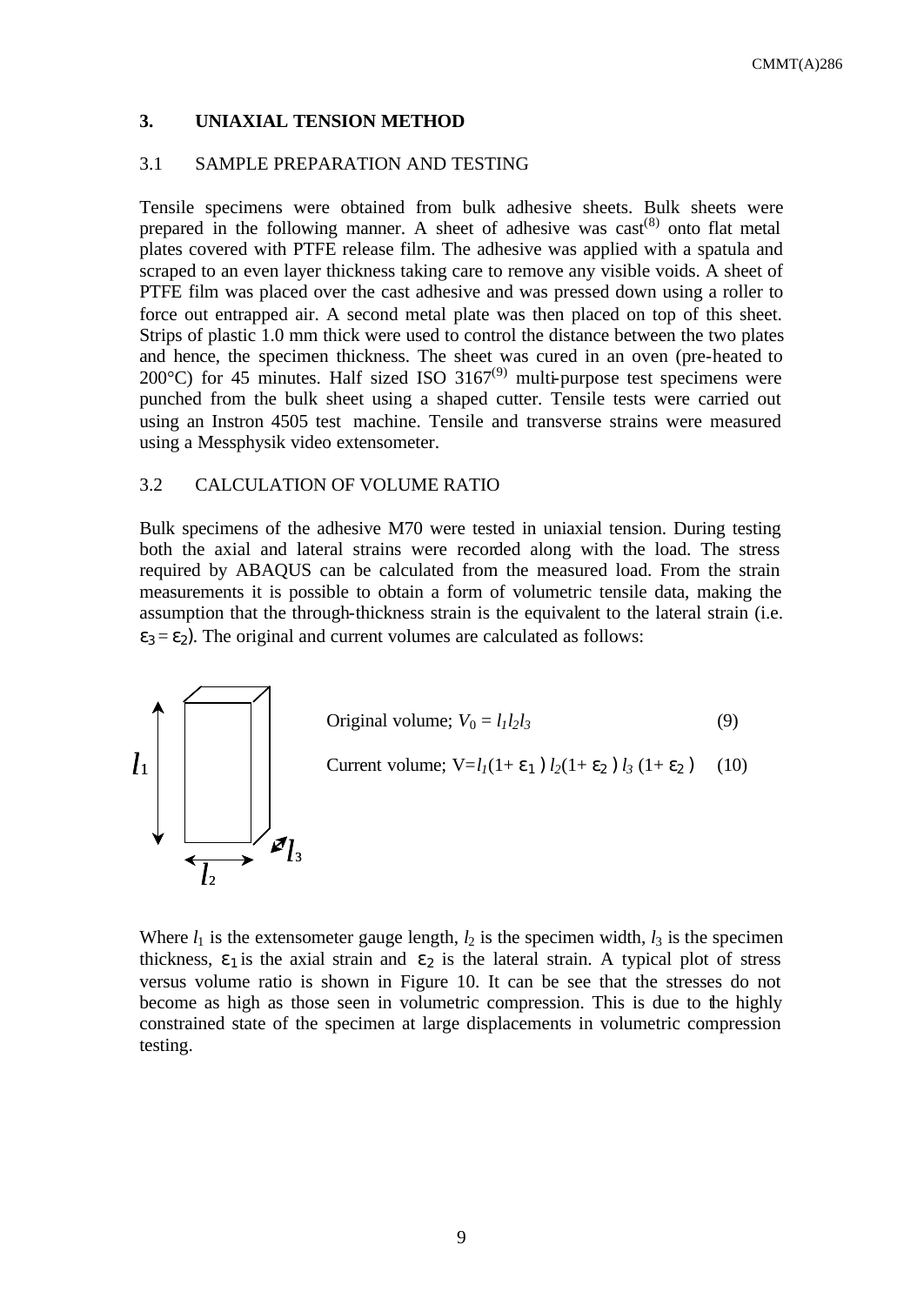

**Figure 10.** Stress versus volume ratio for an M70 uniaxial tension test

The calculation of D values in ABAQUS is designed for the inclusion of volumetric compression data where the compressive stress is deemed positive. When calculating the compressive volume ratio, the current volume is always smaller than the original volume. Hence the volume ratio  $(J)$  starts at  $J=1$  (zero stress) and decreases with increasing compressive stress. When considering tensile volumetric data, the current volume is larger than the original volume, hence J=1 at zero stress and increases with increasing tensile stress. If the compressive stress has a positive value, then the tensile stress should be regarded as negative. An FE analysis was carried out using tensile data in the form  $P = -\sigma$  and  $J \ge 1$ . During the data checking stage ABAQUS generated the following warning message "The nominal strain is opposite in sign to the stress. This is not physically reasonable" as the data was not in the expected format. The presence of a warning message does not cause failure of the analysis, and a  $D<sub>1</sub>$  value was successfully calculated.

An alternative approach is to calculate the inverse volume ratio giving J≤1 and using positive pressure values. In this case  $J=V_0/V$  (original volume/current volume). A  $D_1$ value was calculated without the generation of a warning message. The  $D<sub>1</sub>$  values obtained from both methods were comparable.

# 3.3 FE PREDICTIONS USING VOLUMETRIC TENSION DATA

After entering the tensile volumetric data into an ABAQUS input file, along with uniaxial, biaxial and planar data, ABAQUS computed the volumetric term  $D<sub>1</sub>$  and the Mooney-Rivlin coefficients  $C_{10}$  and  $C_{01}$ . The three coefficients obtained are shown in Table 2.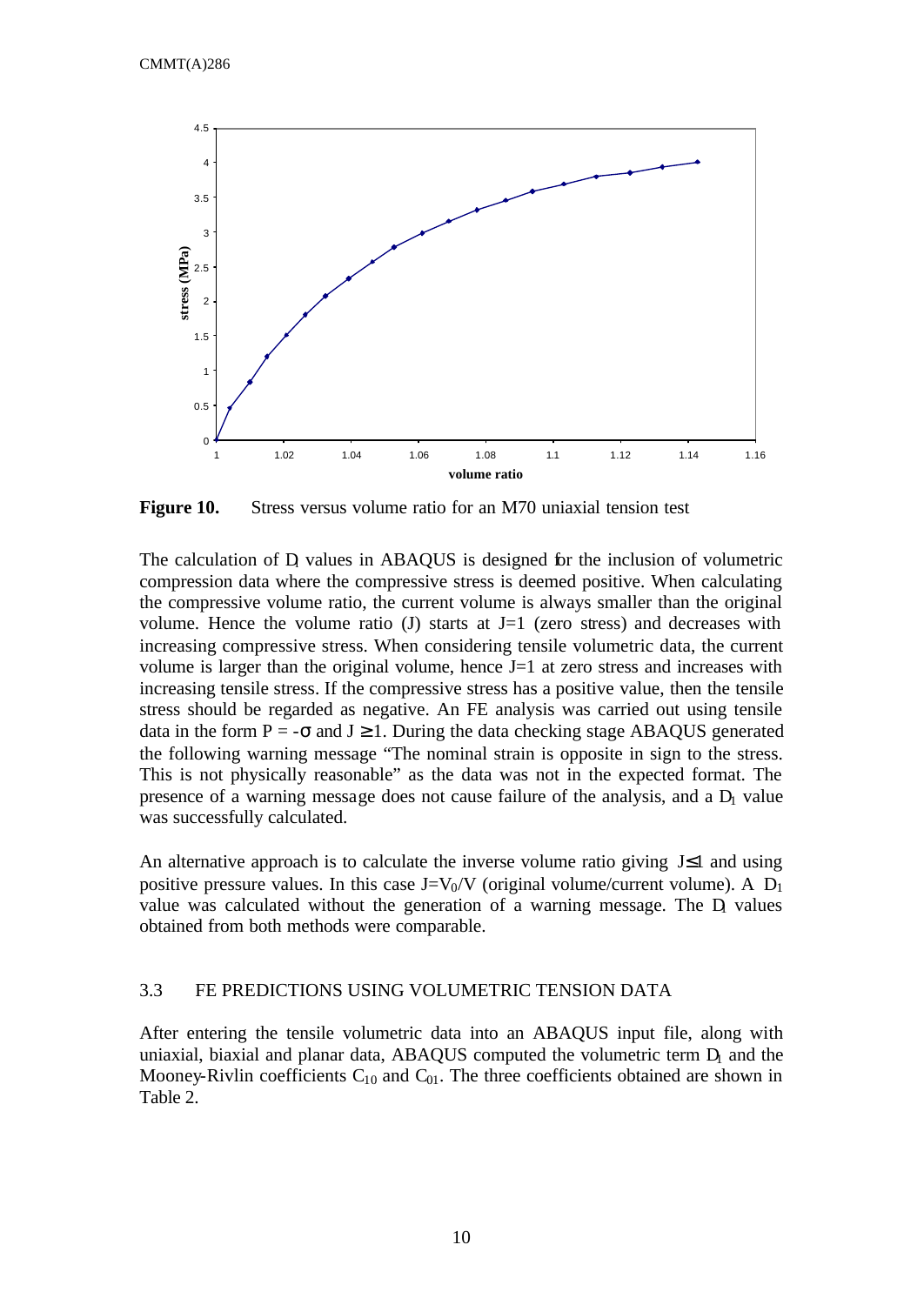| $-10$                     |                    |
|---------------------------|--------------------|
| $4.713647 \times 10^{-2}$ | $4.739247x10^{-2}$ |

**Table 2.** Mooney-Rivlin coefficients obtained using uniaxial, biaxial, planar and volumetric tension data

The Mooney-Rivlin C<sub>ij</sub> coefficients are based purely on the uniaxial, biaxial and planar data, so these remain unchanged from Table 1. The D<sub>1</sub> value obtained using volumetric tension data is over a factor of 5 larger than that obtained using volumetric compression data and so should have more of an effect on the FE predictions.

 The coefficients shown in Table 2 were used to predict the behaviour of the M70 lap joint. Figure 11 shows the prediction obtained using volumetric tension data, along with the prediction obtained using volumetric compression.



Figure 11. M70 lap joint predictions obtained using volumetric tension data compared to those obtained previously

As expected, the  $D_1$  value calculated from volumetric tension did lower the predicted loads further; improving on the predictions obtained using volumetric compression. It can be seen that the predictions still greatly overestimate the experimentally observed loads.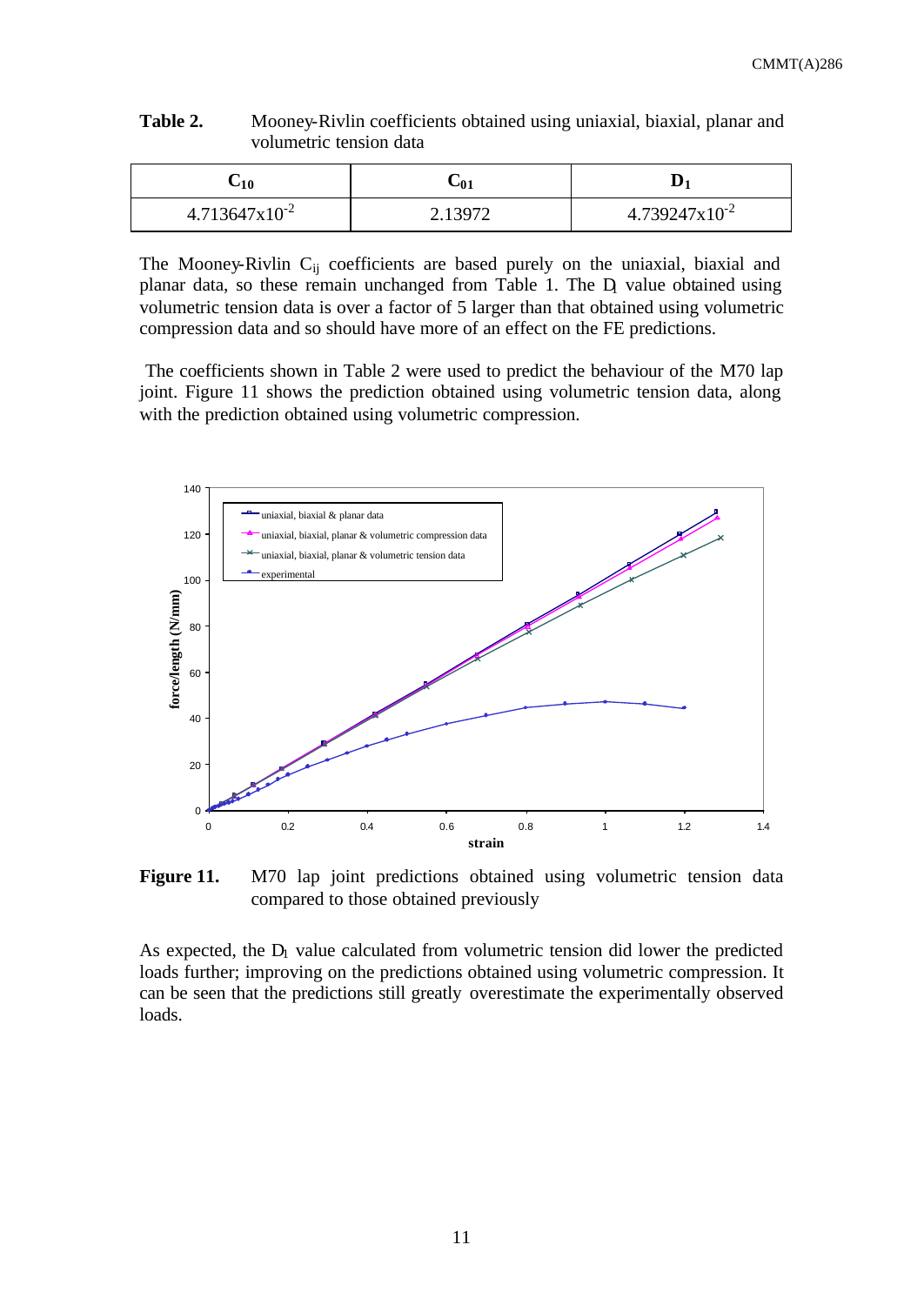### **4. BUTT TENSION METHOD**

# 4.1 SAMPLE PREPARATION AND TESTING

The butt-joint specimen consists of two 25 mm diameter hardened steel rods bonded together with the adhesive at end faces (Figure 12). An alignment jig was used during bonding to ensure accurate alignment of the adherends. The number of alignment jigs available limits the number of samples prepared at any one time. Prior to testing an extensometer, consisting of an assembly of three displacement transducers equally spaced around the circumference of the joint, was attached to the sample. Collet grips are used to provide rigid clamping of the adherends. An alignment jig with Instron ALIGNPRO software is used to align the collets. The grips maintain the specimen alignment throughout the test and help prevent bending of the specimen. During testing, the extensometer determines the axial deformation of the adhesive bond over a gauge length of 17 mm straddling the bond line. The measured displacements were corrected to remove the contribution from the steel adherends, so that the corrected data gave the extensions of the adhesive layer. The adhesive is highly constrained between the adherend faces so little contraction occurs in the radial direction.



**Figure 12.** Schematic diagram of the butt joint specimen

# 4.2 CALCULATION OF VOLUME RATIO

The volume ratio for the butt tension data was calculated as follows:

$$
J = \frac{V}{V_0} = \frac{pr^2(h_0 + a)}{pr^2h_0} = \frac{h_0 + a}{h_0}
$$
(11)

where *J* is the volume ratio,  $V_0$  is the original volume, *V* is the current volume, *r* is the adherend radius,  $h_0$  is the original adhesive thickness and *a* is the corrected displacement (i.e. extension of the adhesive).

A typical plot of stress versus volume ratio calculated from butt tension data is shown in Figure 13. For comparison, the uniaxial tension data is also shown in the plot. Initially, the volume ratio calculated from butt tension data matched well with the data. Both tensile methods give a similar stress versus volume ratio plots although, at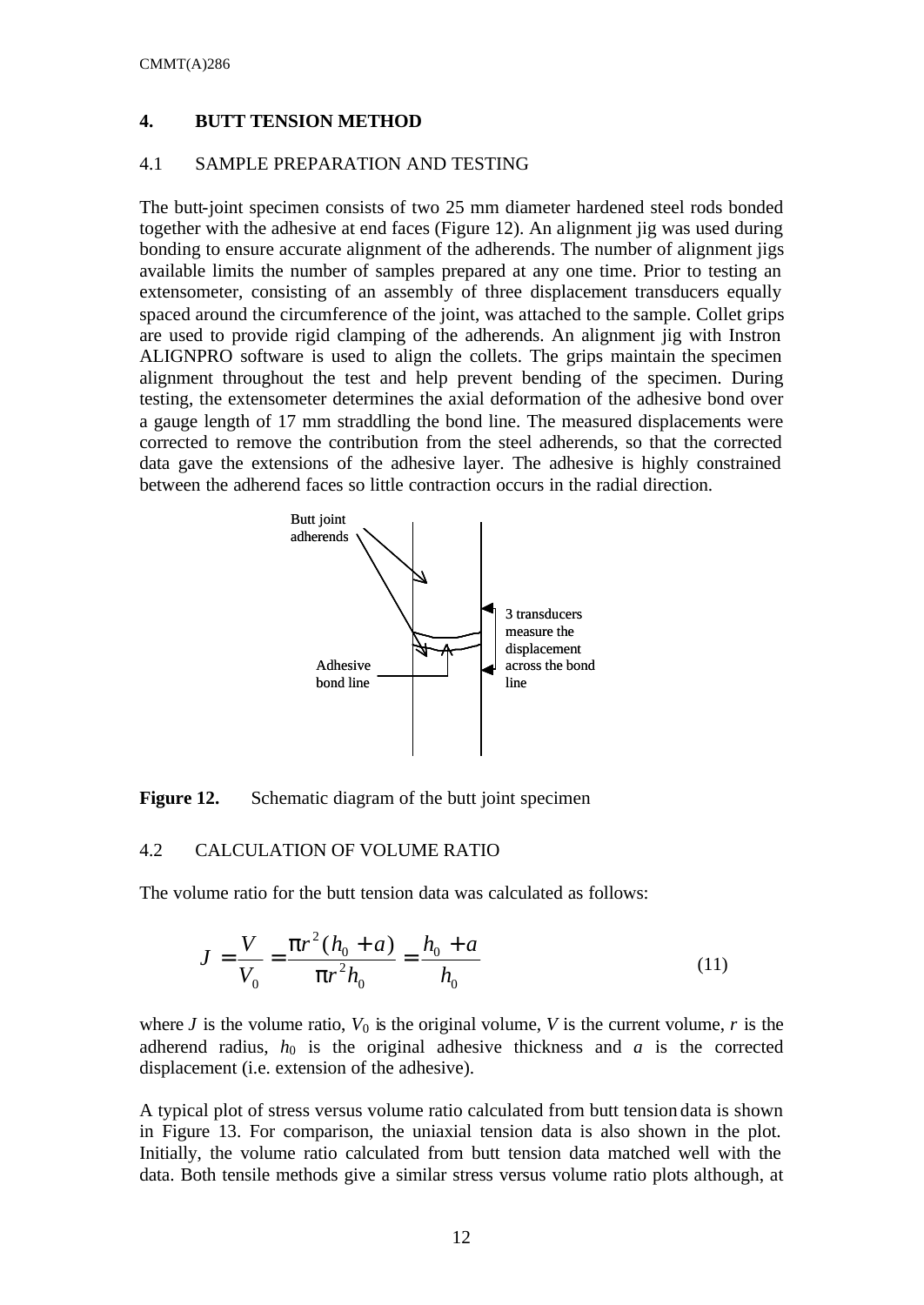smaller volume ratios, the butt tension data has a slightly lower stress than that for the corresponding uniaxial tension volume ratio.



**Figure 13.** Stress versus volume ratio calculated using butt tension data, and compared to that from uniaxial tension data

# 4.3 FE PREDICTIONS USING VOLUMETRIC BUTT TENSION DATA

The required coefficients are calculated as before and are presented in Table 3. The Mooney-Rivlin coefficients remain unchanged, while the volumetric term  $D_1$  has increased only slightly from that obtained using uniaxial tension data. Therefore, it is likely to give similar predictions to those obtained previously.

Table 3. Mooney-Rivlin coefficients calculated using uniaxial, biaxial, planar and volumetric butt tension data

| $\mathsf{u}_1$            | $\mathbin{\smash{\cup}} 01$ | ∼                  |
|---------------------------|-----------------------------|--------------------|
| $4.713647 \times 10^{-2}$ |                             | $5.349298x10^{-2}$ |

The coefficients shown in Table 3 were used to predict the behaviour of the M70 lap joint. Figure 14 shows the prediction obtained using volumetric butt tension data, along with the prediction obtained using volumetric tension. As anticipated from the similarity of the volumetric terms, there is little difference between the predictions obtained using volumetric butt tension data and volumetric tension data.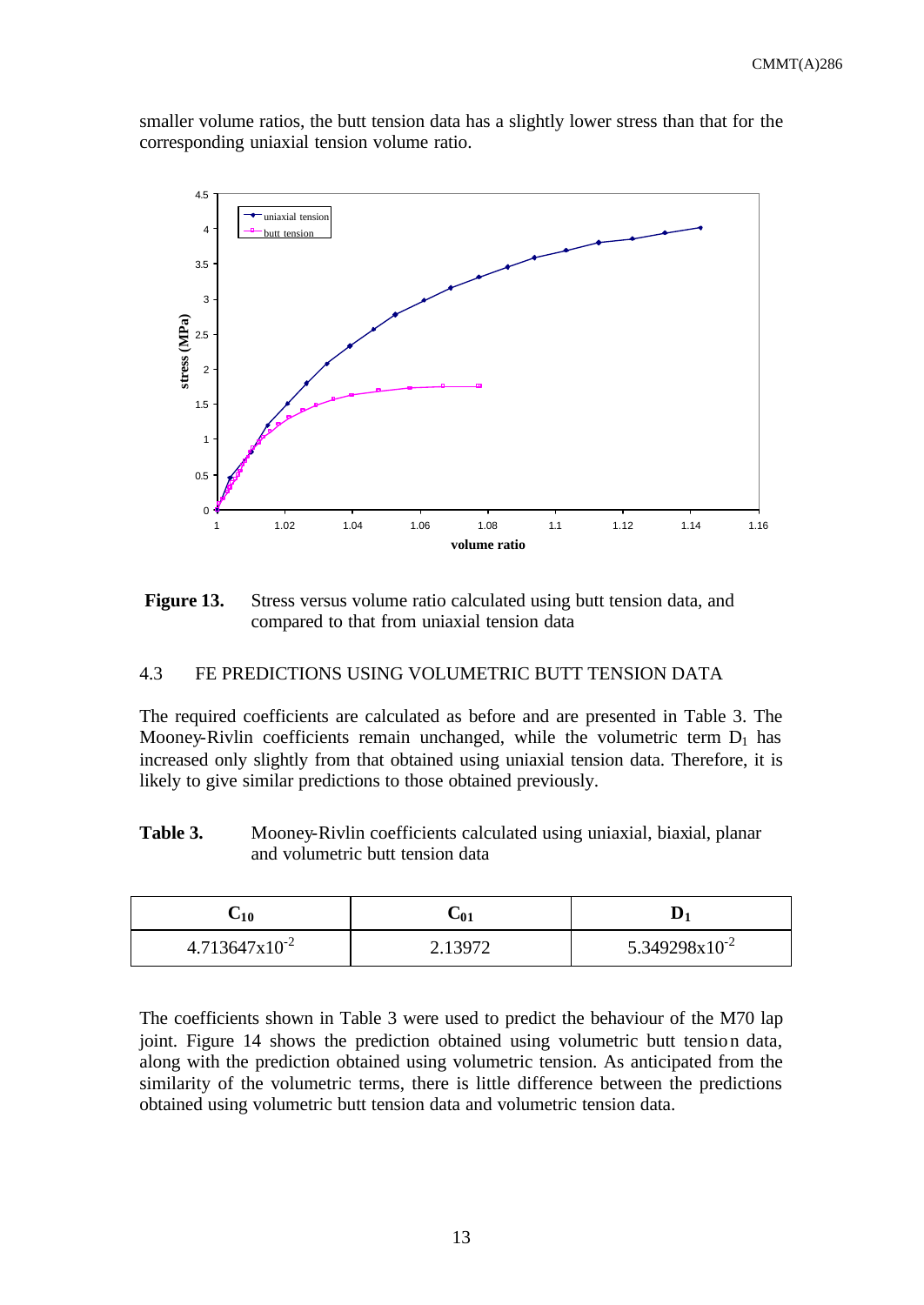

**Figure 14.** M70 lap joint prediction obtained using butt tension volumetric data compared with predictions using other volumetric data

### **5. DISCUSSION**

Flexible adhesives cannot always be assumed to be incompressible. In many cases Poisson's ratio is less than 0.5. Hence the compressibility of the material needs to be taken into account when making design predictions. Volumetric compression, uniaxial tension and butt tension methods for obtaining volumetric data suitable for use with the FE package ABAQUS have been investigated with the aim of improving predictions of lap joint behaviour. The relative merits and disadvantages of these methods are described below and final conclusions are drawn about the applicability of these methods. It was found that the inclusion of volumetric data in hyperelastic models has some effect on the FE predictions of joint performance, but does not significantly improve the accuracy.

The ABAQUS manuals recommend using volumetric compression data for hyperelastic modelling when the assumption of incompressibility is incorrect. A volumetric compression jig was designed in-house, and experiments conducted. Although sample preparation itself was relatively easy, it was very hard to eliminate air bubbles/voids from the adhesive in the jig. This could have a major effect on the volumetric compression data obtained, especially at low loads. The majority of voids occurred within the centre of the sample. These could only be seen after testing by cutting the specimen into pieces. Air bubbles on the top surface of the sample were visible after curing. Testing was straightforward, and the output converted easily into the required pressure stress and volume ratio. One major disadvantage of this volumetric compression method is that samples can only be made and tested one at a time. Hence it is very time consuming to obtain a reasonable number of test results.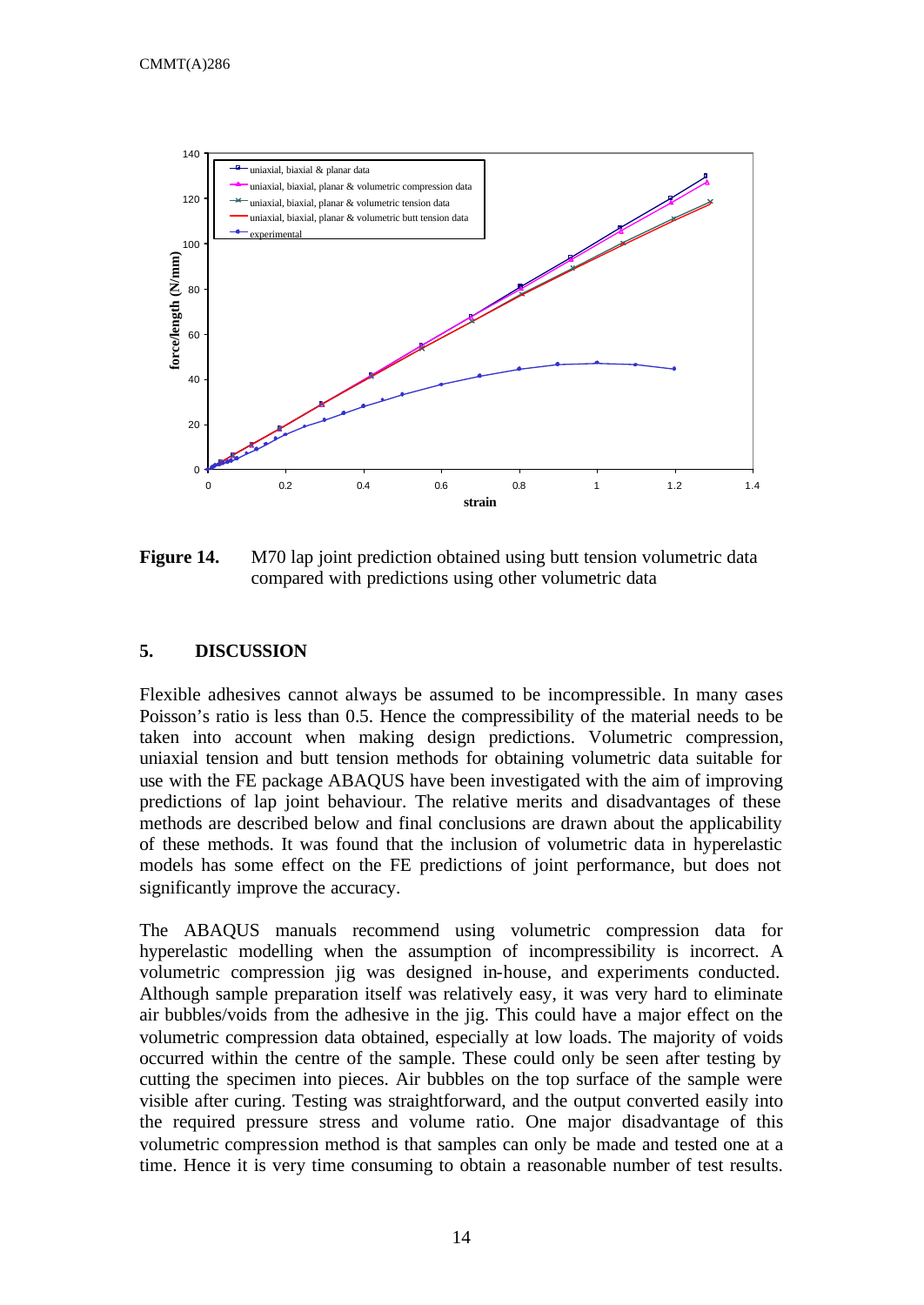The addition of volumetric compression data only had a limited effect on the predictions when compared to predictions obtained assuming incompressibility (i.e.  $D_1=0$ ).

Butt tension specimens are straightforward to prepare with few voids apparent, but the number of alignment jigs available limit the number of butt joints prepared in one day. The alignment of the adherends is very important and an alignment jig is necessary to align the collet grips that clamp the sample. Without this rigid clamping, sample bending can occur causing divergence of the three transducers outputs. As a result butt tension testing is more complex and time consuming than volumetric compression. The butt tension data obtained requires further manipulation prior to calculation of the volume ratio. The butt tension volumetric data produced the highest volumetric coefficient of all three methods. But this only gave slight improvement in the predictions.

Uniaxial tension specimens are cut from bulk sheets of adhesive, with multiple samples being cut from one sheet. The sheets need to be prepared carefully to eliminate the presence of voids. Uniaxial tension testing is routine, and little manipulation of the data is required to obtain the volume factor. One great advantage of using uniaxial tension data rather than volumetric compression or butt tension data to obtain the volumetric data is that uniaxial tests are already required for obtaining the Mooney-Rivlin deviatoric coefficients  $C_{10}$  and  $C_{01}$ . Hence, these same tests can be utilized to obtain volumetric data, removing the need to carry out further sample preparation and testing of either volumetric compression samples or butt joints. The calculated volumetric coefficient was comparable to that obtained using the butt tension data, and hence gave similar predictions of lap joint behaviour. Since tension data are required for calculating the other coefficients, this is the most efficient method for obtaining volumetric properties. D volumetric coefficients determined from M70 tension specimens tested at a number of strain rates and temperatures<sup> $(7)$ </sup> were found to vary between  $2.5 \times 10^{-2}$  and  $6 \times 10^{-2}$ . This variability in the value of D was found to have little significant effect on FEA predictions<sup> $(7)$ </sup>.

### **6. RECOMMENDATIONS**

When using hyperelastic material models to predict the behaviour of flexible adhesives with a Poisson's ratio of less than 0.5, it is prudent to account for the materials compressibility. This is achieved by including a volumetric term (calculated from volumetric data) along with the hyperelastic coefficients.

For the following reasons it is recommended that volumetric data be obtained from uniaxial tension tests:-

- Uniaxial tests are already required for obtaining the deviatoric hyperelastic coefficients making this the most efficient method for obtaining volumetric properties
- Uniaxial tension testing is routine and sample preparation is straightforward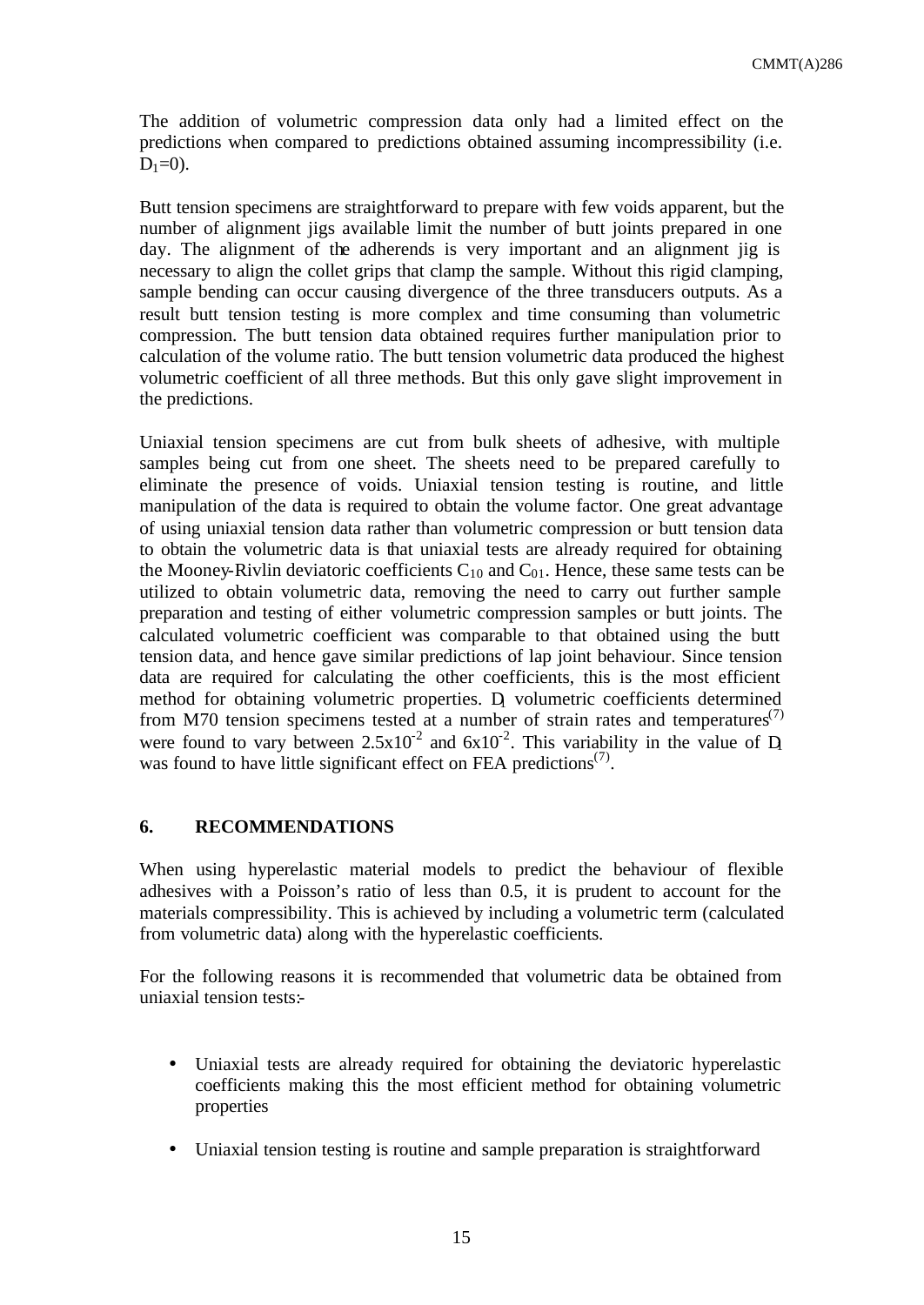- Little data manipulation is necessary to obtain data in the form required by ABAQUS
- The critical region in a bond where the adhesive fails will experience tensile rather than compressive stress components and, therefore, tensile data may be more appropriate for modelling this region
- FE predictions obtained using uniaxial tension volumetric data were an improvement over those obtained using volumetric compression data
- FE predictions obtained using uniaxial tension volumetric data were similar to those obtained using butt tension volumetric data

# **7. ACKNOWLEDGEMENTS**

This work was funded by the Department of Trade and Industry as part of the Performance of Adhesive Joints programme. Elena Arranz, Keith Olgilvy-Robb and Alan Pearce are thanked for their assistance in carrying out the experimental work.

# **8. REFERENCES**

- 1. Crocker, L.E., Duncan, B.C., Hughes, R.G. and Urquhart, J.M., 'Hyperelastic Modelling of Flexible Adhesives', NPL Report No. CMMT(A)183, May 1999.
- 2. ABAQUS/Standard User and Theory Manuals, version 5.8, HKS Inc, USA, 1998.
- 3. Duncan, B.C., Maxwell, A.S., Crocker, L.E. and Hunt, R.A., 'Verification of Hyperelastic Test Methods', NPL Report No. CMMT(A)226, October 1999.
- 4. Duncan, B.C., 'Test Methods for Determining Hyperelastic Properties of Flexible Adhesives', NPL Measurement Note No. CMMT(MN)054, October 1999.
- 5. Hartmann, B., 'Determination of elastic and mechanical properties' Physical Methods of Chemistry, 2<sup>nd</sup> edition, Volume VII, Eds B.W. Rossiter, R.C. Baetzold, 1991, pp 267-285.
- 6. Peng, S.H., Shimbori, T. and Naderi, A., 'Measurement of Elastomer's Bulk Modulus by means of a Confined Compression Test', Presented at the 145<sup>th</sup> meeting of the Rubber Division, American Chemical Society, Chicago, Illinois, April 1994.
- 7. Duncan, B.C., Crocker, L.E. and Urquhart, J.M., 'Evaluation of Hyperelastic Finite Element Models for Flexible Adhesive Joints', NPL Report No. CMMT(A)285, September 2000.